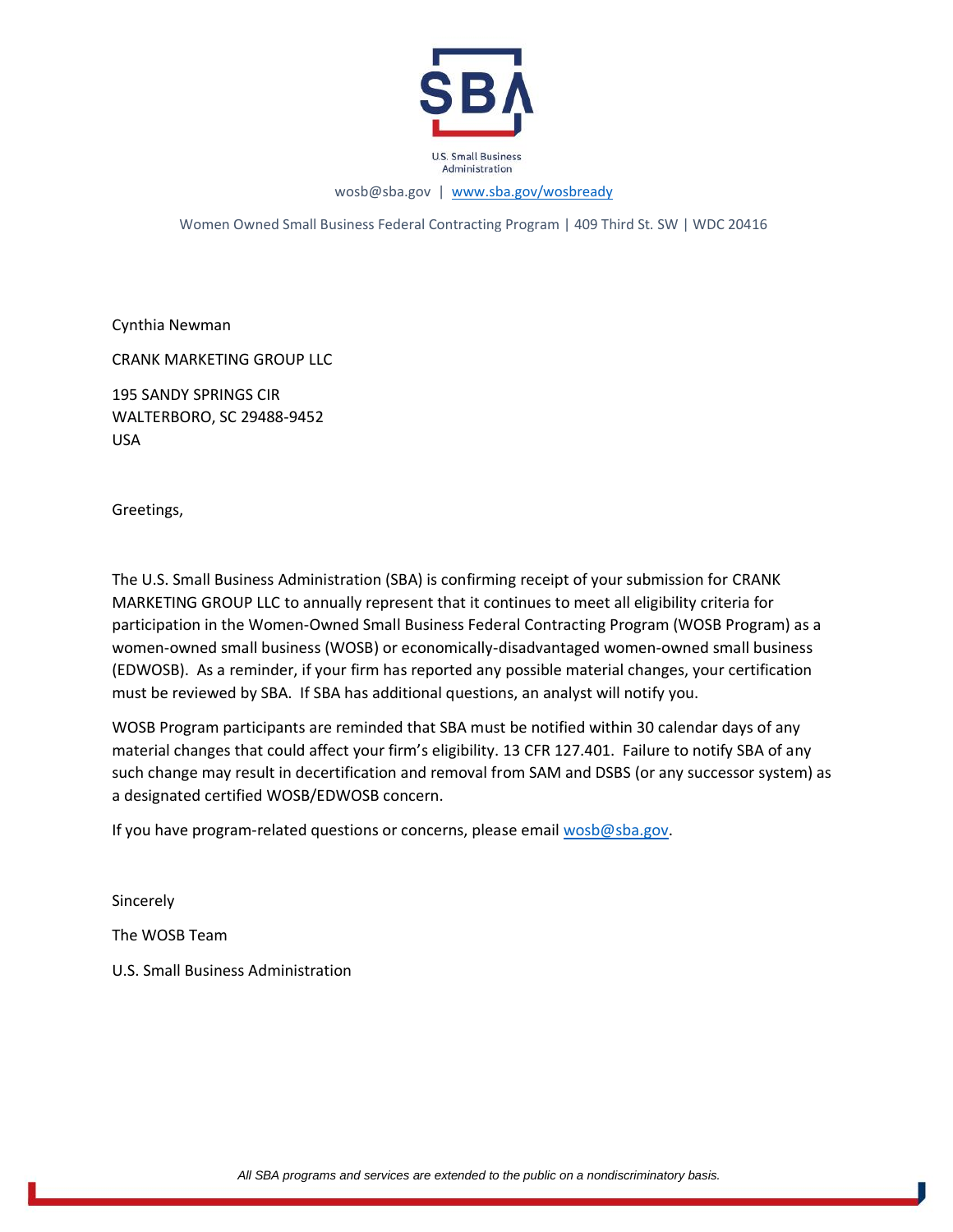

Women Owned Small Business Federal Contracting Program | 409 Third St. SW | WDC 20416

2/16/2021

Cynthia Newman CRANK MARKETING GROUP, LLC 195 Sandy Springs Cir Walterboro, SC 29488-9452

Dear Cynthia Newman:

Congratulations! Your firm has been certified as an Economically Disadvantaged Women-Owned Small Business (EDWOSB) by the U.S. Small Business Administration's (SBA) for the Women-Owned Small Business Federal Contract Program (WOSB Program), as set forth in [Title 13, Part](https://www.ecfr.gov/cgi-bin/text-idx?SID=5c38f281d83692288ae34329eeefd077&mc=true&node=sp13.1.127.b&rgn=div6)  [127 of the Code of Federal Regulations](https://www.ecfr.gov/cgi-bin/text-idx?SID=5c38f281d83692288ae34329eeefd077&mc=true&node=sp13.1.127.b&rgn=div6) (CFR).

In order to maintain your certification, your firm is required to annually attest to meeting the WOSB Program requirements set forth in Title 13, Part 127 of the Code of Federal Regulations (CFR). This annual attestation must be submitted within 30 days of the anniversary date of your certification, which is the date on this letter. Additionally, your firm must undergo a program examination every three years conducted by SBA or a third-party certifier. Instructions for maintaining EDWOSB certification are available at 13 CFR 127.400 and at beta.Certify.sba.gov.

Your firm must immediately notify SBA of any material changes that could affect its eligibility. 13 CFR 127.401. This notification must be in writing and must be uploaded into the firm's profile in beta.Certify.sba.gov. Your firm must not misrepresent its EDWOSB certification status to any other party, including any local or State government contracting official or the Federal government or any of its contracting officials.

As a certified EDWOSB, there are valuable free resources available to you. These include:

*All SBA programs and services are extended to the public on a nondiscriminatory basis.*